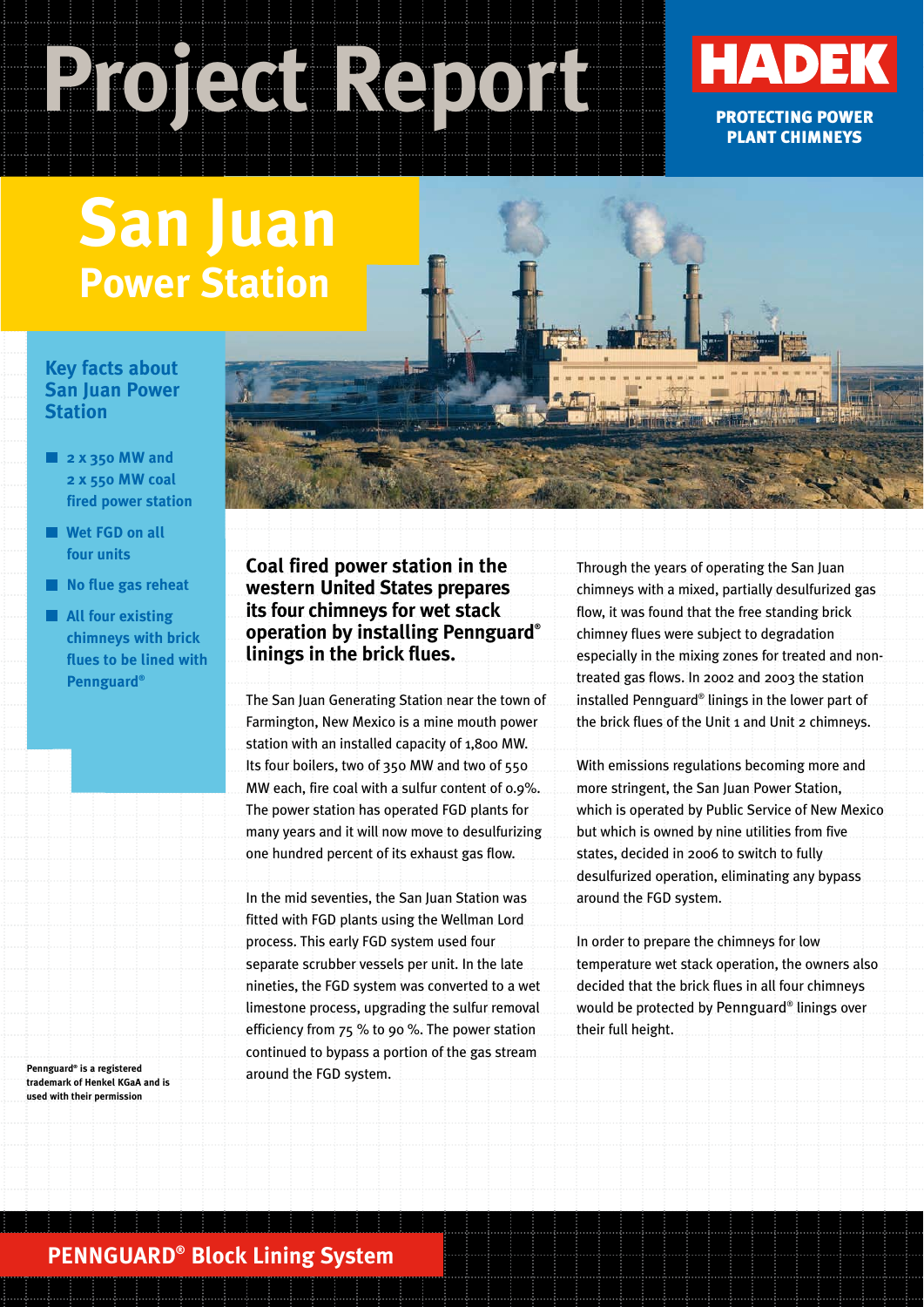## **Unit 4 chimney prepared for wet stack service**















- 1. In the most recent environmental upgrade at San Juan Power Station, the Unit 4 chimney with  $2,545$  m<sup>2</sup> of brick flue surface was the first one of four chimneys to be lined with the Pennguard® Block Lining System. The chimney contractor, Pullman Power, had to complete the lining of the brick flue and all related works in an outage of 6 weeks, during the third quarter of 2007.
- 2. Before installing the Pennguard® lining, the brickwork was power washed and then grit blasted to remove all dirt, deposits and other loose particles.
- 3/4. It is normal for brick flues to show some offsets between the individual bricks. The Pennguard® lining can accommodate most of these surface irregularities by using a thicker adhesive back joint.
	- 5. Narrow, stable cracks, caused by settling of the brickwork or thermal shocks, can usually be covered by the Pennguard® Block Lining System without additional preparation.
- 6/7. After grit blasting and application of the Primer onto the brick surface (picture 6), liquid collection gutters were installed into the chimney (picture 7). Alden Research Laboratory and Pullman Power designed a liquid collection system for each of the four chimneys.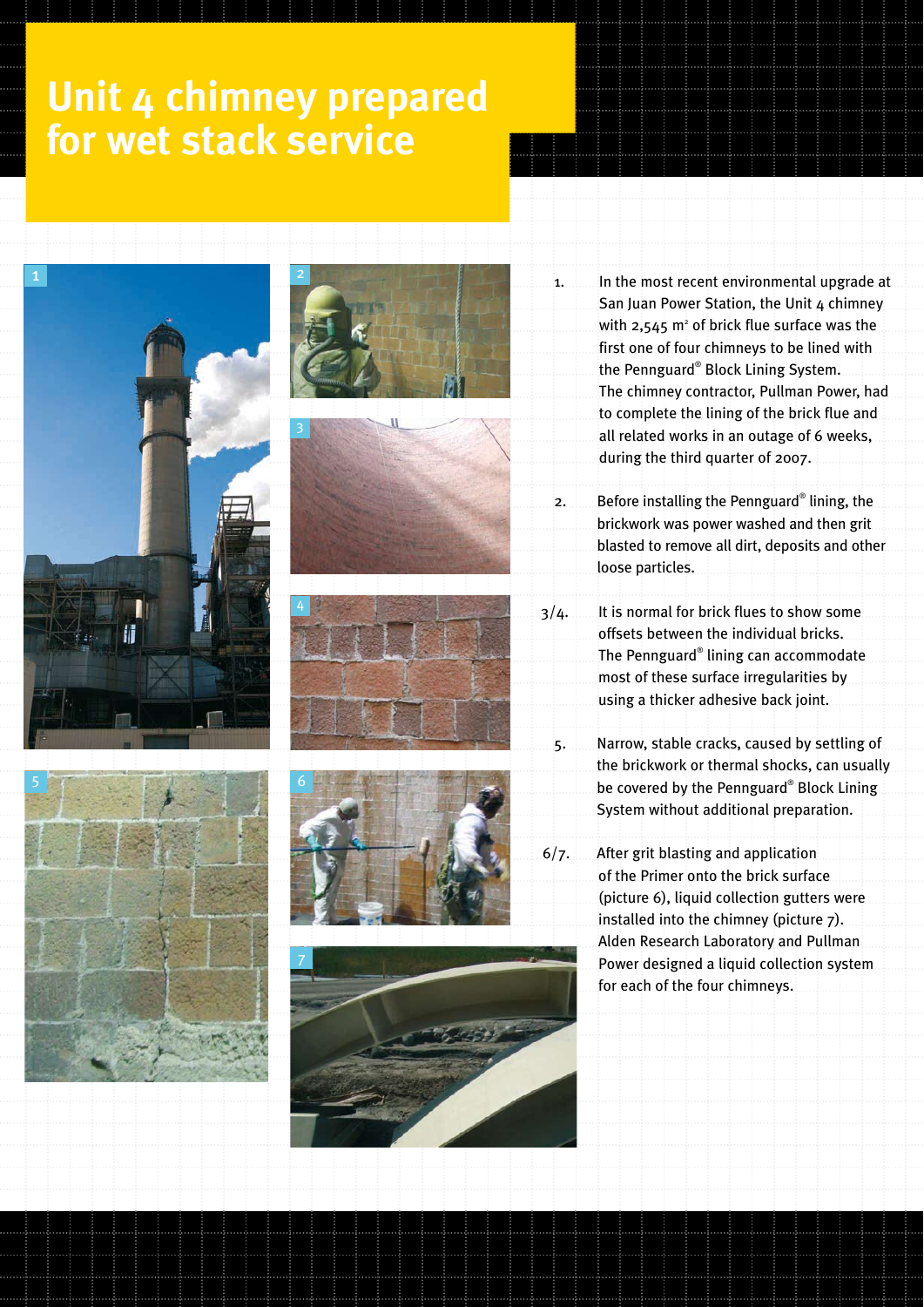8/9. The Pennguard® Blocks are applied to the brick substrate using the Pennguard® Adhesive Membrane.

> The Pennguard® lining installation crew consisted of installers, who were supported by helpers on the platform as well as on ground level. The typical installation productivity is 1.5 to 2.0  $m<sup>2</sup>$  per installer per hour. All the work, including surface preparation, installation of the liquid collection system, lining application and construction of a false floor was completed within the 6-week outage.





#### **One project, four chimneys**



#### **Installation process summarized:**

- **Installing work platform**
- **Cleaning and grit blasting brick substrate**
- **Brickwork repairs**
- **Primer application**
- **Liquid collection system installation**
- **Pennguard® lining installation**
- **Finishing works including false floor installation**

The similar Unit 3 chimney was the second chimney to be lined and was successfully completed as well, in a 6-week outage, during the first quarter of 2008. The applications in the Unit 1 and Unit 2 chimneys are scheduled in the third quarter of 2008 and the first quarter of 2009. The combined surface area of all chimney flues to be lined is 8,125  $m^2$ .